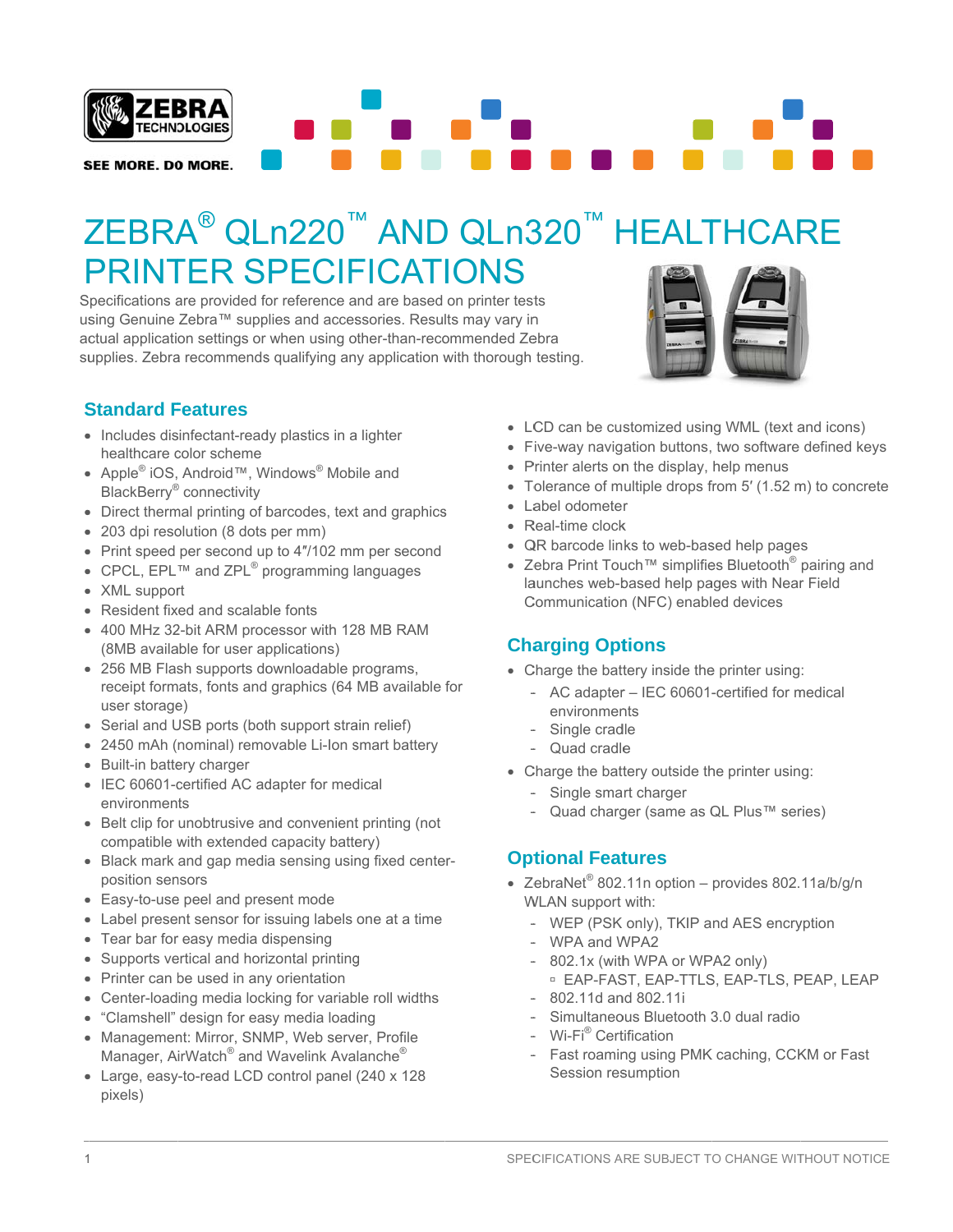

- Bluetooth 3.0 radio
	- Security modes  $1 4$
	- "Made for iPod®/iPhone®/iPad®" certified
	- Key Bonding
- 10/100 Ethernet support (via docking cradle)
- Linerless printing (with silicone platen roller only)
- ZBI 2.x<sup>TM</sup> powerful programming language that lets printers run standalone applications, connect to peripherals and much more
- 4300 mAh (nominal) removable extended capacity Li-Ion battery (4-cell bump-out pack)

#### **Accessories**

- Spare batteries
- AC adapter IEC 60601-certified for medical environments
- SC2 smart battery single charger
- Quad battery charger (same as QL Plus series)
- QLn-EC single-bay Ethernet and charging cradle
- QLn-EC4 quad-bay Ethernet and charging cradle with internal switch and stacking port
- Vehicle charger with cigarette lighter adapter
- Shoulder strap
- Hand strap
- Printer stand for tabletop mounting
- Soft case (IP54 rating when used)
- Serial and USB cables with strain relief

## **LINK-OS®** Software Solutions

Profile Manager - Advanced, server-based device management for networked printers, operates via a web browser interface

Cloud Connect - Secure, direct, encrypted and authenticated connections to the web for printing and device management

Virtual Devices - Use legacy and non-Zebra command languages to print labels and tags

Zebra Utilities - Print from iOS. Android and Windows Mobile devices

**Print Station** – Driverless printing from Android devices AirWatch Connector - Manage from within the AirWatch environment

Mulitplatform Software Development Kit - Simplifies printing application development with support for BlackBerry, Apple, Android, WinCE®, WinMobile®, Windows desktop and Linux/Unix platforms

#### **ZebraLink Software Solutions**

- ZebraDesigner Pro An intuitive, easy-to-use software program for creating complex label designs
- ZebraNet Bridge Enterprise Centrally manage Zebra printers anywhere on your global network
- ZebraDesigner Driver Zebra driver certified for use with Windows 2003/2008/XP, Windows Vista®, Windows 7, Windows 8
- Zebra Setup Utility Single printer configuration utility
- ZBI-Developer Programming utility makes it dramatically easier to create and test complex ZBI 2.x programs and distribute them to the printer

Zebra-validated solutions can be found at http://www.zebra.com/validation

#### **CPCL Programming Language**

- Communicates in printable ASCII characters
- Compatible with servers, PCs, mobile terminals and smartphone hosts
- Downloadable objects include graphics, bitmap fonts, label templates and formats
- Automatic memory allocation for format while printing
- Automatic serialization of fields
- Automatic printhead temperature compensation
- Format inversion (white on black)
- Four-position field rotation (0°, 90°, 180°, 270°)
- Programmable label odometer
- Monitor and report battery voltage and temperature
- Easy network and security configuration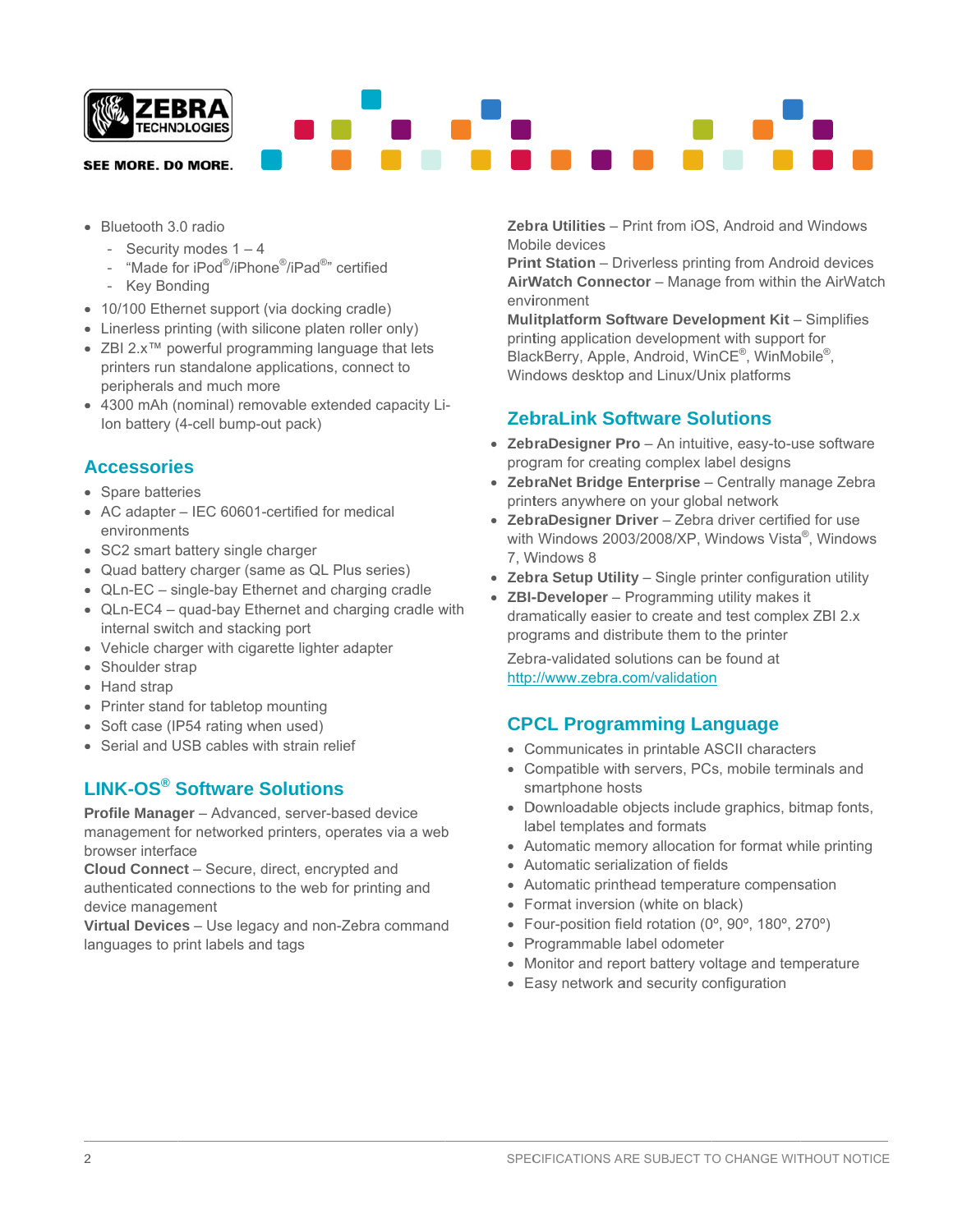

#### **CPCL Font Specifications:** 203 dpi (8 dots/mm)

| <b>Fonts</b>          | <b>Matrix</b><br>(in dots)<br>$(H \times W)$ | Minimum<br>Char. Size<br>$(H \times W)$ | <b>Maximum</b><br><b>CPI</b> |
|-----------------------|----------------------------------------------|-----------------------------------------|------------------------------|
| 0 (Standard)          | $9 \times 8$                                 | $.044" \times .039"$                    | 25.4                         |
| 1 (min. width)        | 48 x 13                                      | $.236" \times .064"$                    | 15.6                         |
| 1 (max. width)        | 48 x 39                                      | .236" x .192"                           | 5.2                          |
| $2 (OCR-A)$           | $12 \times 20$                               | .059" x .099"                           | 10.2                         |
| 4 Size 0 (min. width) | 47 x 11                                      | .232" x .054"                           | 18.5                         |
| 4 Size 0 (max. width) | $47 \times 43$                               | .232" x .212"                           | 4.7                          |
| 5 Size 0 (min. width) | $24 \times 7$                                | .118" x .034"                           | 29                           |
| 5 Size 0 (max. width) | 24 x 23                                      | $.118" \times .113"$                    | 8.8                          |
| $6$ (MICR)            | 27 x 28                                      | $.133" \times .138"$                    | 7.3                          |
| 7                     | 24 x 12                                      | $.118" \times .059"$                    | 16.9                         |

- Standard Fonts: 25 bitmapped, 1 smooth, scalable (CG Triumvirate Bold Condensed\*)
- Optional Fonts: downloadable bitmapped/scalable fonts
- International Character Sets (optional): Chinese 16x16 (traditional), 16x16 (simplified); Japanese 16x16, 24x24; Korean Mincho
- Scalable text feature
- Standard resident fonts can be rotated in 90° increments
- Supports user-defined fonts, graphics and logos
- Text concatenation to assign different character styles
- Allows text magnification 1-16 times the original size
- Proportional and fixed-width fonts \*Contains UFST® from Agfa Monotype Corporation

# **CPCL Barcode Symbologies**

- Barcode Ratios: 1.5:1, 2:1, 2.5:1, 3:1, 3.5:1
- Linear Barcodes: Code 39, Code 93, UCC/EAN128, Code 128, Codabar (NW-7), Interleaved 2-of-5, UPC-A, UPC-E, 2 and 5 digit add-on, EAN-8, EAN-13, 2 and 5 digit add-on
- Two-Dimensional: PDF417, MicroPDF417, MaxiCode, QR Code, GS1 / DataBar™ (RSS) family, Aztec, MSI/Plessey, FIM Postnet, Data Matrix, TLC39

# **CPCL Graphics**

- Lines, boxes and patterns
- PCX images

# **ZPL Programming Language**

- Supports version X.16 (and onward)
- Communicates in printable ASCII characters
- Compatible with servers, PCs, mobile terminals and smartphone hosts
- Downloadable objects include graphics and bitmap fonts, label templates and formats
- Automatic memory allocation for format while printing
- Automatic serialization of fields
- Format inversion (white on black)
- Mirror-image printing
- Four-position field rotation (0°, 90°, 180°, 270°)
- Programmable label odometer
- Slew command
- Programmable label quantities with print, pause
- Status messages to host upon request

## **ZPL Font Specifications:** 203 dpi (8 dots/mm)

| Font         | <b>Matrix</b><br>(in dots) | Type*         | Minimum<br><b>Char Size</b> | Maximum    |
|--------------|----------------------------|---------------|-----------------------------|------------|
|              | $(H \times W)$             |               | $(H \times W)$              | <b>CPI</b> |
| А            | $9 \times 5$               | $U-L-D$       | .044" x .030"               | 33.3       |
| B            | $11 \times 7$              | U             | $.054" \times .044"$        | 22.7       |
| C, D         | $18 \times 10$             | $U-L-D$       | .089" x .059"               | 16.9       |
| Е            | 28 x 15                    | OCR-B         | .138" x .098"               | 10.2       |
| F            | 26 x 13                    | $U-L-D$       | .128" x .079"               | 12.7       |
| G            | 60 x 40                    | $U-L-D$       | .295" x .236"               | 4.2        |
| Н            | $21 \times 13$             | OCR-A         | $.103" \times .093"$        | 10.8       |
| GS           | $24 \times 24$             | <b>SYMBOL</b> | .118" x .118"               | 8.5        |
| P            | $20 \times 18$             | $U-L-D$       | 0.098 x 0.089               | N/A        |
| Q            | 28 x 24                    | $U-L-D$       | $0.138 \times 0.118$        | N/A        |
| $\mathsf{R}$ | $35 \times 31$             | $U-L-D$       | $0.172 \times 0.153$        | N/A        |
| S            | $40 \times 35$             | $U-L-D$       | $0.197 \times 0.172$        | N/A        |
| T            | 48 x 42                    | $U-L-D$       | 0.236 x 0.207               | N/A        |
| U            | 59 x 53                    | $U-L-D$       | $0.290 \times 0.261$        | N/A        |
| $\vee$       | 80 x 71                    | $U-L-D$       | $0.394 \times 0.349$        | N/A        |
| Ø            | $15 \times 12$             | $U-L-D$       | Scalable (Smooth) Font      |            |

\* $U =$ upper case, L = lower case, D = descenders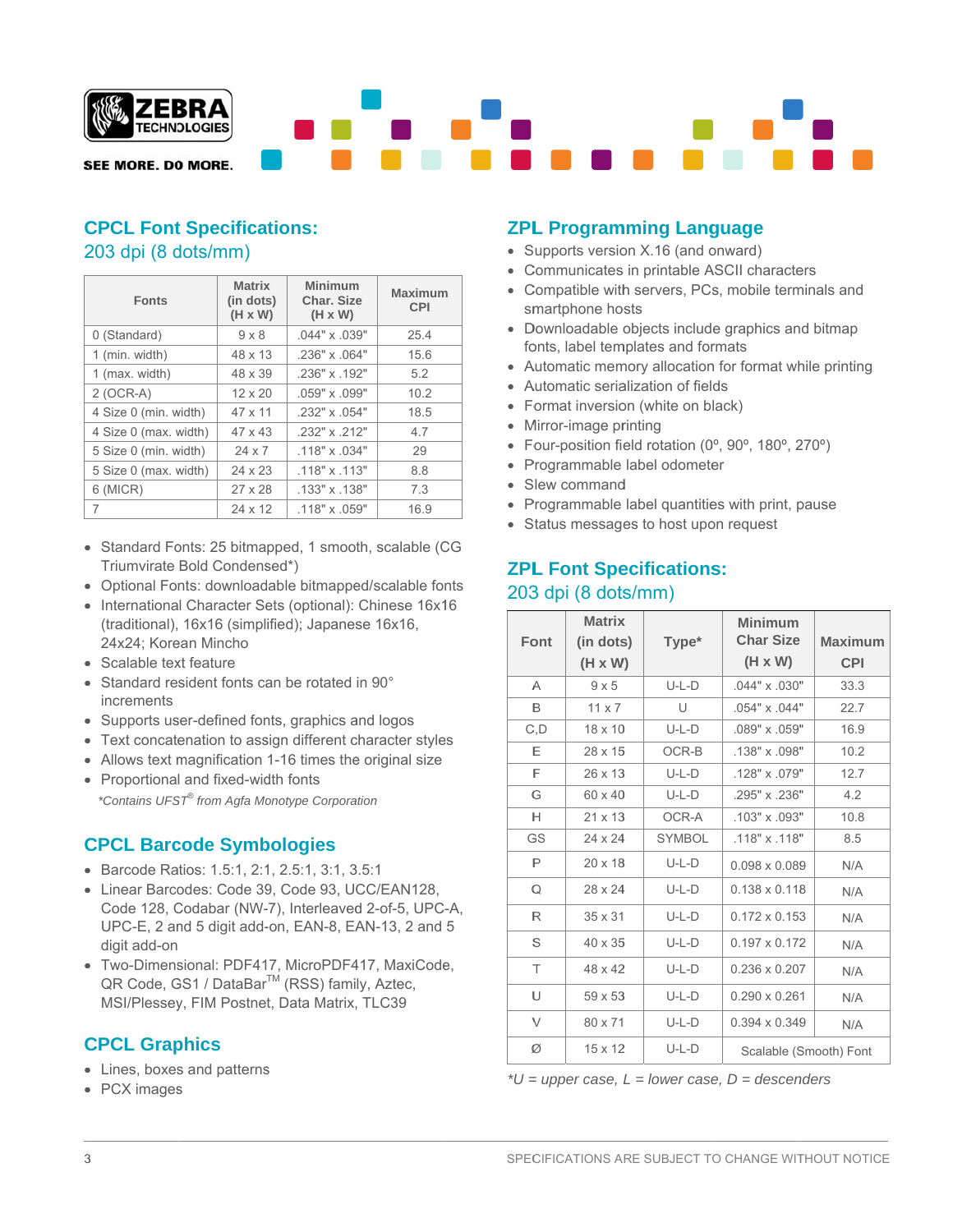

- Character Fonts: Standard bitmapped Zebra fonts: A, B, C, D, E (OCR-B), F, G, H, (OCR-A), GS, P, Q, R, S, T, U, V & Ø Smooth font (CG Triumvirate Bold Condensed).
- Supports Unicode UTF-8, UTF-16, and several other single- and multi-byte international character sets (see ZPL programming guide for more details)
- Supports user-defined fonts and graphics including custom logos
- Bitmap fonts are expandable up to 10 times, height and width independent. Fonts E and H (OCR-B and OCR-A), however, are not considered in spec when expanded.
- Smooth scalable font Ø (CG Triumvirate Bold Condensed) is expandable dot-by-dot, height and width independent.
- Unicode Swiss 721 font included

#### **ZPL Barcode Symbologies**

- Barcode Ratios: 2:1, 3:1, 5:2, 7:3
- Linear Barcodes: Code 11, Code 39, Code 93, Code 128, ISBT-128, UPC-A, UPC-E, EAN-8, EAN-13, UPC-A and UPC-E with EAN two- or five-digit extensions, Planet Code, Plessey, POSTNET, Standard 2 of 5, Industrial 2 of 5, Interleaved 2 of 5, LOGMARS, MSI, Codabar and GS1 DataBar (RSS)
- Two-Dimensional: PDF417, MicroPDF-417, Code 49, TLC39, Maxicode, Codablock, Data Matrix, QR code and Aztec

#### **ZPL Graphics**

- Lines, boxes (with optional rounded corners)
- Circles, ellipses
- Images (several different formats, see ZPL manual)
- Compressed images

## **EPL Programming Language (EPL2)**

- ASCII EPL2 programming language (Page Mode)
- Field rotations
- Variable field support (up to 100)
- Counter support (up to 10)
- Variable-field addition and subtraction
- Form, fonts and graphics storage
- Simple set of formatting commands

#### **EPL Font Specifications:** 203 dpi (8 dots/mm)

| Font | Width<br>(dot) | Height<br>(dot) | <b>CPI</b> |
|------|----------------|-----------------|------------|
|      | 8              | 12              | 20.3       |
| 2    | 10             | 16              | 16.9       |
| 3    | 12             | 20              | 4.5        |
| 4    | 14             | 24              | 12.7       |
| 5    | 32             | 48              | 5.6        |

## **EPL Barcode Symbologies**

• Linear Barcodes: Code 39, Code 128A, B & C (User selectable/Auto), UCC/EAN-128, Code 93, Codabar, Interleaved 2 of 5, UPC-A, UPC-E, UPC-A with 2 and 5 add on, UPC-E with 2 and 5 add on, EAN 13, EAN 8, EAN 13 with 2 and 5 add on, EAN 8 with 2 and 5 add on, Postnet (5, 9, 11, & 13 digit)

Japanese Postnet, Plessey (MSI-1), MSI-3, German Post Code and GS1 DataBar (formerly RSS)

· Two-Dimensional: Maxicode (modes 2,3,4,6), PDF417, MacroPDF417, QR Code, Data Matrix, and Aztec

## **Media Specifications**

NOTE: For optimum print quality and printer performance, use of Genuine Zebra supplies is recommended

|                                      | <b>QLn220</b>                                                                             | QLn320                                                                                    |
|--------------------------------------|-------------------------------------------------------------------------------------------|-------------------------------------------------------------------------------------------|
| Min/Max<br><b>Media Width</b>        | $0.63''$ (16mm) /<br>2.18" (55.4mm)                                                       | $1.0"$ (25mm) /<br>$3.125''$ (79mm)                                                       |
| <b>Max Print</b><br>Width            | $1.9''$ (48mm)                                                                            | $2.9''$ (72mm)                                                                            |
| Min/Max<br>Media<br><b>Thickness</b> | 2.3 mil (0.058mm) /<br>6.5 mil (0.165mm)<br>label stock<br>5.5 mil (0.140mm)<br>tag stock | 2.3 mil (0.058mm) /<br>6.5 mil (0.165mm)<br>label stock<br>5.5 mil (0.140mm)<br>tag stock |
| Min/Max<br><b>Label Length</b>       | $0.5''$ (12.7mm) /<br>32" (813mm)                                                         | $0.5"$ (12.7mm) /<br>32" (813mm)                                                          |
| <b>Media Roll ID</b>                 | 0.75" (19mm) or<br>1.375" (34.9mm)                                                        | 0.75" (19mm) or<br>1.375" (34.9mm)                                                        |
| Media Roll OD                        | $2.2"$ (55.9mm)                                                                           | $2.6"$ (66mm)                                                                             |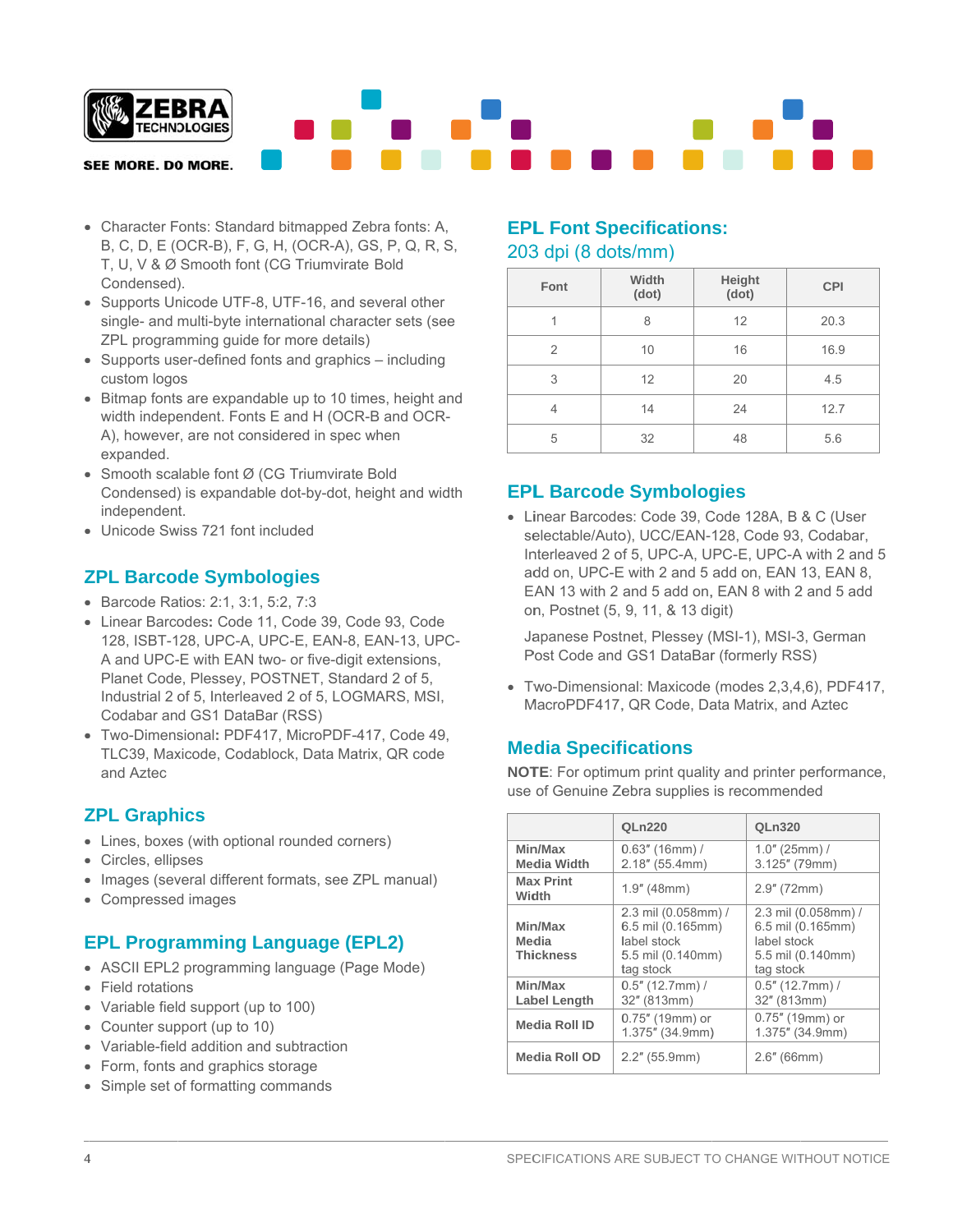

## **Internet Protocols (over 802.11 or Ethernet**)

- UDP/TCP
- DHCP / BootP
- FTP / Mirror
- $\bullet$  HTTP
- SMTP / POP3
- $\bullet$  Telnet
- $\bullet$  LPD
- SNMP

## **Cabled Communications Specifications**

- USB 2.0 Full-speed Interface (12 Mbps)
	- Mini-B connector with optional strain relief
- Serial Interface: 14-pin RS-232C port for communication to terminal or other host up to 115.2 Kbps
	- Default Parameters: Baud Rate-19,200; Parity-None; Data Bits-8; Stop Bits-1; Handshaking RTS/CTS
	- Software (XON/XOFF) or hardware (RTS/CTS) communication handshake protocols
	- Serial Port Pin definitions

| <b>Pin</b><br><b>Number</b> | Signal<br><b>Name</b> | Signal<br><b>Type</b> | <b>Description</b>                                                                                                           |
|-----------------------------|-----------------------|-----------------------|------------------------------------------------------------------------------------------------------------------------------|
| 3                           | RXD                   | Input                 | Receive Data                                                                                                                 |
| 2                           | <b>TXD</b>            | Output                | <b>Transmit Data</b>                                                                                                         |
| 6                           | <b>DTR</b>            | Output                | Data-terminal ready. Set<br>high when printer is on.<br>Provides +5VDC @ 300<br>mA max.                                      |
| 5                           | <b>GND</b>            |                       | Ground                                                                                                                       |
| 4                           | <b>DSR</b>            | Input                 | Data-set ready. Low-to-<br>high transition turns printer<br>on. High-to-low transition<br>turns printer off (if<br>enabled). |
| 8                           | <b>RTS</b>            | Output                | Request to Send                                                                                                              |
| 1                           | <b>CTS</b>            | Input                 | Clear to Send                                                                                                                |
| $7, 10 - 14$                |                       |                       | Reserved                                                                                                                     |



## **Electrical Specifications**

- Smart battery:
	- 7.4 V, 2450 mAh (nominal) 18.1 Wh removable,  $\equiv$ rechargeable Li-Ion
	- Life: 300 cycles (full charge and discharge) recommended, 600 cycles maximum
	- Available status via front panel or remotely: Health, cycle count, date first used, serial number
	- Max. charge time: 4 hours
- Print duty cycle: 3,000 inches/day (76,200 mm/day)
- DC charging input: 12 VDC ± 10% at 2A maximum

## **Physical Specifications**

|                       | <b>QLn220</b>      | QLn320            |
|-----------------------|--------------------|-------------------|
| Height                | 2.75" (70mm)       | $3.3''$ (84mm)    |
| Width                 | $3.5''$ (89mm)     | $4.6''$ (117mm)   |
| Depth                 | $6.5''$ (165mm)    | $6.8''$ (173mm)   |
| Weight<br>(w/battery) | 1.25 lbs (0.57 kg) | 1.6 lbs (0.72 kg) |

QLn220 is 9% smaller by volume than the QL220 QLn320 is 23% smaller by volume than the QL320